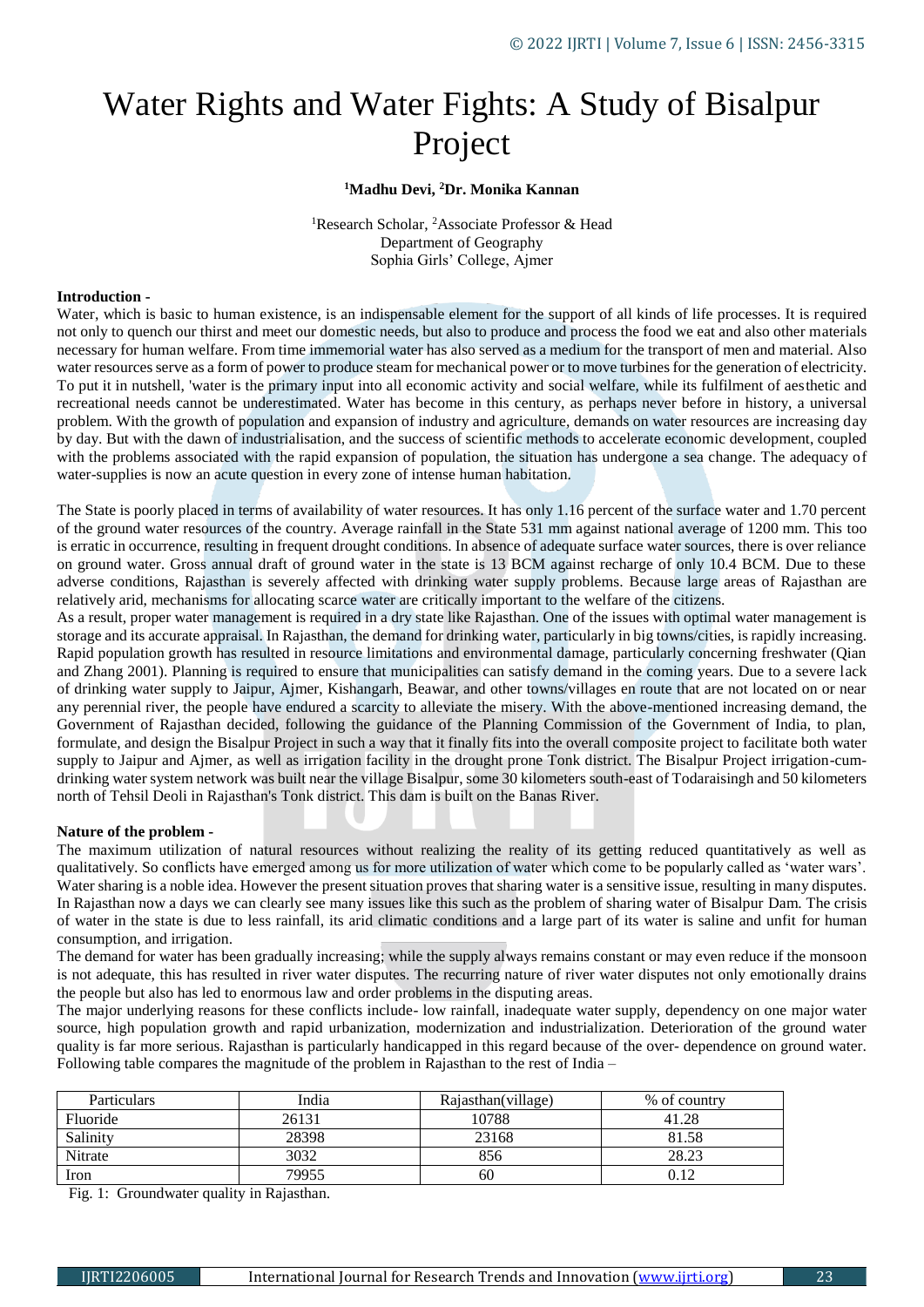Due to these adverse conditions, Rajasthan is severely affected with drinking water supply problems. In south-eastern hilly region, ground water is available only in selected valley part and water table fluctuates rapidly due to rocky geographical formation of the area. In years of continuous drought reservoirs of the area dry up and create severe critical water crisis. The west Aravali area is desert, having scanty and erratic rainfall and often faces drought conditions. There are only a few reservoirs in the area, soil structure is basically alluvial with limestone and allied sedimentary rocks, which are good aquifers. The increased demand of water for agriculture, industrial and domestic uses is fast depleting the ground water reserve and deteriorating the water quality. The available water has high TDS, salinity fluoride and nitrate contents. Urban Water Supply of safe hygienic and potable drinking water to urban population is undoubtedly the top priority of the State Government. All the 222 towns of the State have been benefited with drinking water supply system. But the service level and the quality of supplied drinking water still needs a lot of efforts in terms of improvement and consumer satisfaction. The main thrust in the Eleventh Five Year Plan was on of providing reliable, self-sustaining drinking water supply with adequate service levels to the urban areas and as per prescribed norms. Due to the falling groundwater levels, poor quality, and the inadequate supply, there was a great need to find a new surface water source that would fix these issues. The goal was to find a water supply that would be able to provide the entire city with 24-hour clean water service and be able to accommodate the projected growth rate in Jaipur for future years as well.

## **Study Area -**

A. Latitudes and Longitudes **Rajasthan State:** 

Latitude: 2303'00'' to 30012'0" N

Longitude: 69030'0" to 78017'0" E **Banas Basin:** 

Latitude: 24015'0" to 27020'0" N

Longitude: 73025'0" to 7700'0" E

### **Bisalpur dam:**

Longitude: 75027'30'' E

## Latitude: 25055'20'' N



### Fig.2: Banas Basin

Bisalpur Drinking water cum irrigation project is constructed across river Banas, a tributary of river Chambal near village Bisalpur of Deoli tehsil in Tonk district of Rajasthan. The dam is about 25 km from Deoli town on Jaipur Kota road. The project comprises of concrete dam 574 meter long with maximum height of 38.50 meter with gross storage capacity of 1095.84 Mucm and live storage capacity of 1040.95 Mcum. Masoury gated ogee type spillway 338 meter long crest having 18 number of radial gates of size 15 by 14 meter to pass design discharge of 29046 cumec at MWZ Right main canal is 51.64 km long with head discharge capacity of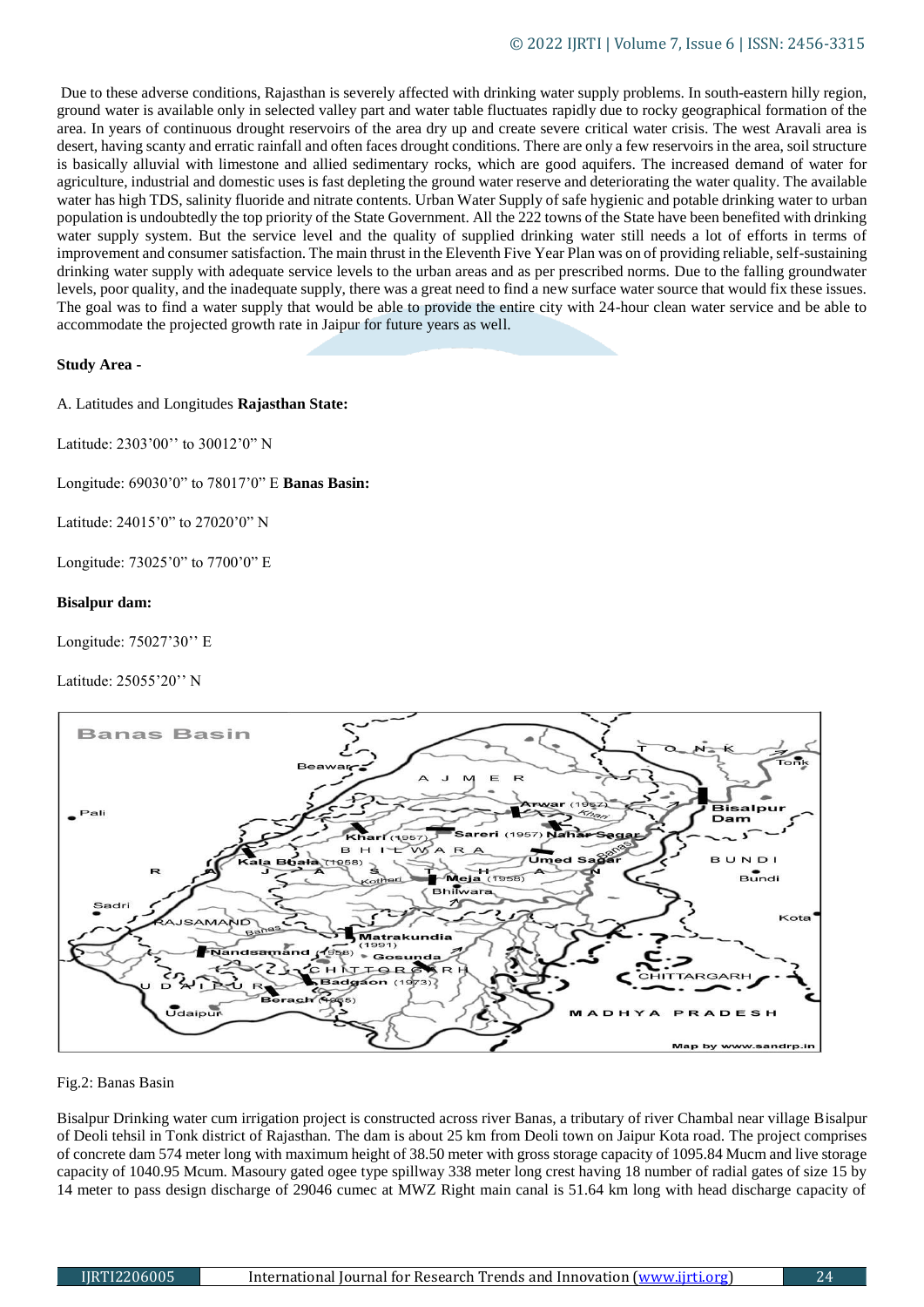18.34 cumec and left bank canal is 19 km long with 2.25 cumec head discharge capacity to irrigate an area of 81,800 hectare (CCA) in Tonk district. The Ultimate irrigation potential of the project is 55,224 hectare. **Objectives** -

**When the well is dry, we will know the importance of water – Benjamin Franklin**. Application of human mind to use the natural gift for their own purpose has not only worked in fever of human beings but also against them. India's first Prime Minister Jawahar Lal Nehru coined a term "**Temples of modern India"** to describe the importance of dams. Dams are a part of his vision of modern India but in present scenario there are many issues and disputes increasing in respect to sharing the water of dams. To prepare drinking water supply schemes based on surface is the utmost priority of the state government to provide safe drinking water to people. The present study is a modest attempt at identifying and understanding the issue involved in the freshwater of Bisalpur dam project in a framework of historical and analytical approach. It tries to discern the politics that is in extra every mixed in the water disputes. The freshwater disputes for an early resolution in order to pave the way accelerating economic development and social welfare. The research is expected to facilitate and understanding of the problems involved in making an integrated and fuller use of the dam in this region as a whole. So to analyze the status of water allocation from the Bisalpur dam Project amongst Ajmer, Tonk, and Jaipur districts is the main objective of the study.

**Methodology-** In order to explore and analyze the Bisalpur Water Supply Project in Jaipur, several different approaches are taken. These different approaches incorporate a variety of perspectives into the overall analysis and attempt to give a voice to all sectors of society. To better understand and assess these issues, a number of people are consulted. Government officials are interviewed and government documents are examined to get a sense of the problems in the area. Scholar had the privilege of Talking to government officials, ideas have been exchanged with them. A survey, in both English and Hindi, is used as a guide to interview people from various parts of the research area. However, as an effort was made to collect a random sample from many different areas, the views expressed are believed to be common sentiments and can therefore be used to qualitatively analyze the policies of the government. To gain knowledge and to have first-hand information on the research area of the study, the researcher has gone through primary and secondary sources. To understand the various aspects of the research area under consideration, the researcher has reviewed the existing literature. The materials thus collected are helpful for the researcher to get explicit knowledge on the topic. In this regard, the literature on the central area of the study has been reviewed.

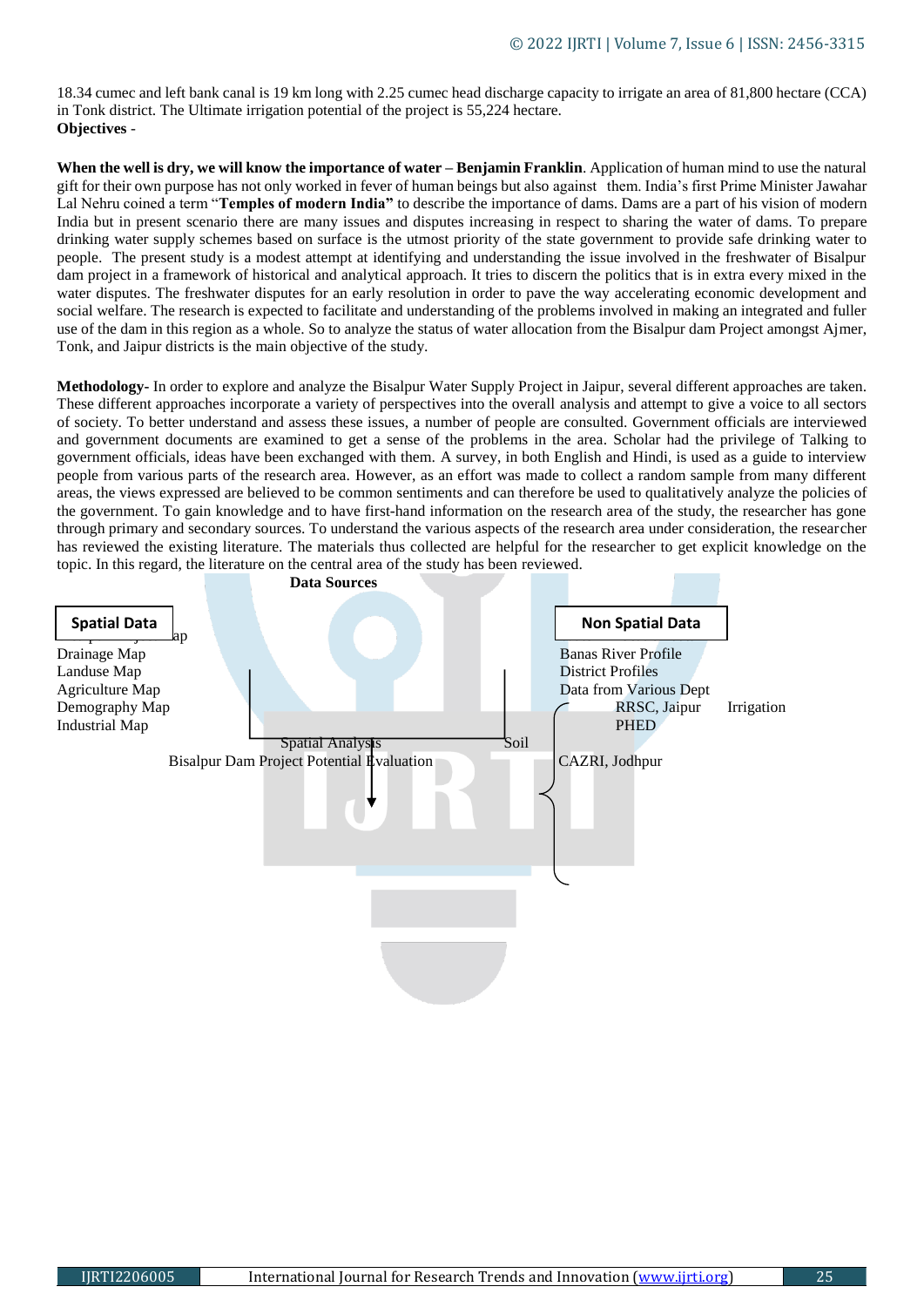### **Results and disscussions**-

The Bisalpur project has greatly influenced its command area. The dam have played a major role in the economic and social development of the region i.e. - supply of potable drinking water in deficient areas and increased employment opportunities, better transport facilities, increased economic opportunities, irrigation facilities etc. But now the region is facing many issues in terms of sharing the water of dam including the desiccation of aquatic and riparian habitat, resettlement and rehabilitation of project affected people, inequities and unfairness pertaining to water allocation and distribution. The purpose of this paper is to overlook these issues. A survey, in both English and Hindi, is used as a guide to interview people from various parts of the research area as follows -

|       | Gender |           |         |               |            |  |  |
|-------|--------|-----------|---------|---------------|------------|--|--|
|       |        |           |         |               | Cumulative |  |  |
|       |        | Frequency | Percent | Valid Percent | Percent    |  |  |
| Valid | Female | -19       | 30.9    | 30.9          | 30.9       |  |  |
|       | Male   | 266       | 69.1    | 69.1          | 100.0      |  |  |
|       | Total  | 385       | 100.0   | 100.0         |            |  |  |



An effort was made to collect a random sample from many different areas, the views expressed are believed to be common sentiments and can therefore be used to qualitatively analyze the programs and policies of the government. There is a significant difference between the districts and the status of water allocation from the Bisalpur dam Project.

| <b>Descriptives</b>     |     |        |           |        |                             |                             |      |      |
|-------------------------|-----|--------|-----------|--------|-----------------------------|-----------------------------|------|------|
| <b>Water Allocation</b> |     |        |           |        |                             |                             |      |      |
|                         |     |        |           |        | 95% Confidence Interval for |                             |      |      |
|                         |     |        |           |        | Mean                        |                             |      |      |
|                         |     |        | Std.      | Std.   |                             |                             |      |      |
|                         | N   | Mean   | Deviation | Error  | Lower Bound                 | Upper Bound Minimum Maximum |      |      |
| Ajmer                   | 144 | 5.3403 | 1.09137   | .09095 | 5.1605                      | 5.5201                      | 2.00 | 7.00 |
|                         |     |        |           |        |                             |                             |      |      |
| Tonk                    | 128 | 5.2422 | 1.14153   | .10090 | 5.0425                      | 5.4418                      | 2.00 | 7.00 |
|                         |     |        |           |        |                             |                             |      |      |
| Jaipur                  | 113 | 5.2301 | 1.11810   | .10518 | 5.0217                      | 5.4385                      | 3.00 | 7.00 |
|                         |     |        |           |        |                             |                             |      |      |
| Total                   | 385 | 5.2753 | 1.11432   | .05679 | 5.1637                      | 5.3870                      | 2.00 | 7.00 |
|                         |     |        |           |        |                             |                             |      |      |

| <b>ANOVA</b>          |                |     |             |      |      |  |
|-----------------------|----------------|-----|-------------|------|------|--|
| Water Allocation      |                |     |             |      |      |  |
|                       | Sum of Squares | Df  | Mean Square |      | Sig. |  |
| <b>Between Groups</b> | 979            |     | .490        | .393 | .675 |  |
| Within Groups         | 475.836        | 382 | 1.246       |      |      |  |
| Total                 | 476.816        | 384 |             |      |      |  |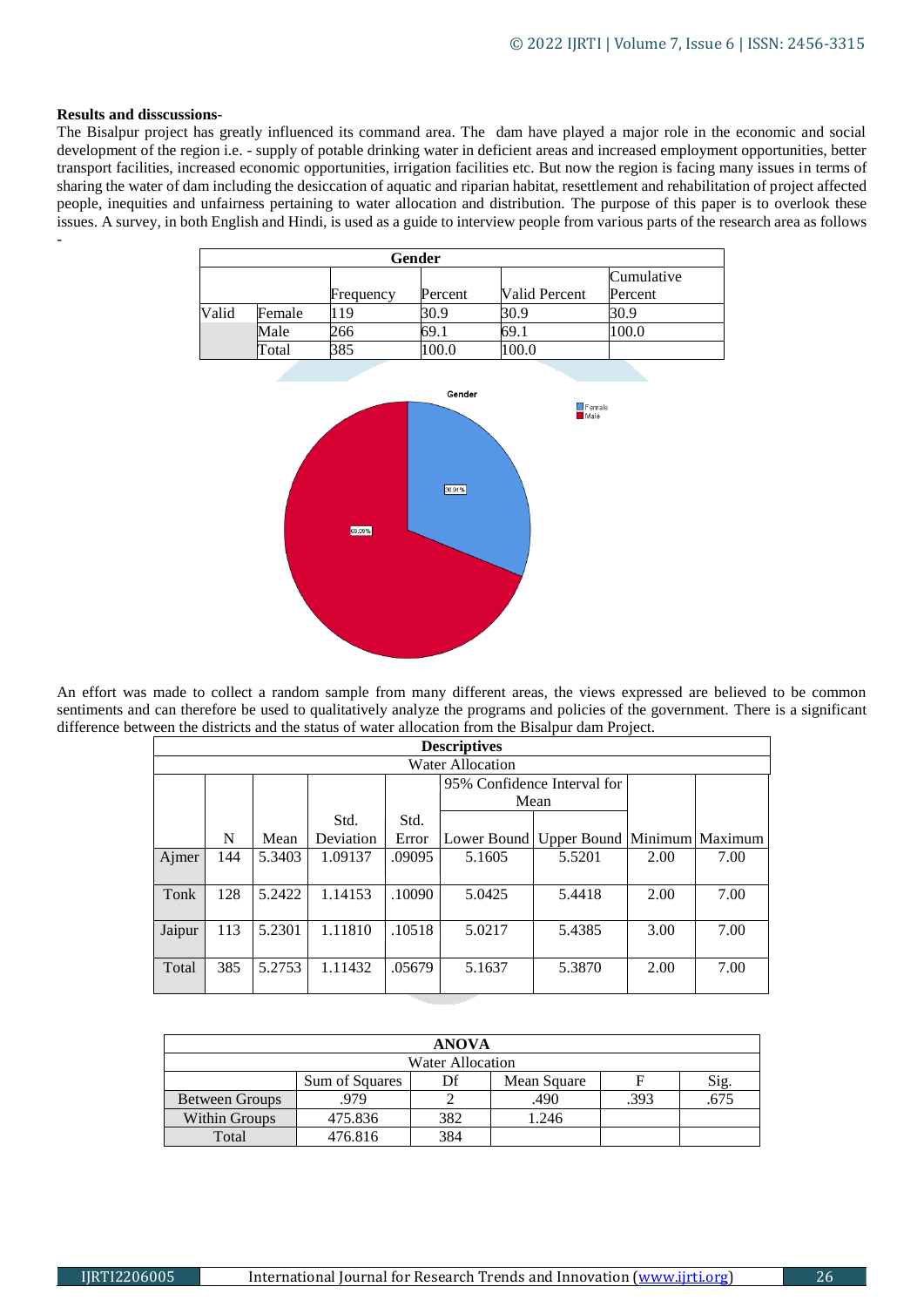In Malviya Nagar, P.C. Choudhary says that his water quality has greatly improved and that the new water is "very purified." Meena Mathur, also of Malviya Nagar is disappointed that the water is not coming to her house for any longer than it used to, nor is the pressure better. She says, "They promise us that this will change soon, but I do not know what to believe, because they keep saying 'soon' but it never happens." Mathur does admit that the water seems cleaner and tastes better than before, though, so she is still hopeful that the Bisalpur Project will be the answer to Jaipur's water problems. PHED officials say that the narrow old pipelines in neighborhoods like hers are preventing a better flow right now, but that it will continue to be improved. Although it will take several years, eventually the whole city will have water access for close to 24 hours a day.

Although it has not started for most people, the Bisalpur Water Supply Project is viewed by residents as good solution to the drinking water problem in Jaipur, at least for now. They cite the expected improvements in quality and supply time as the main reasons for this, and several people say, "Now all of Jaipur will be supplied with water."

Not all of Jaipur is expected to be supplied with water, however, at least in the next couple of years. Archenna Agarwal of Satya, An NGO, explains about the situation in Kunda Basti, which is located on the East edge of Jaipur: "This basti is an example of where the PHED is failing. They do not have any individual pipelines, and now that the hand pumps are drying up, have to rely on tanks of water being brought in. Because they do not already have pipeline in the area, there are no plans for them to get Bisalpur water anytime soon." Interestingly, she says that the women she works with do not want to pay for water in private connections, even though they spend up to several hours each day collecting water. They feel that because they can get water for free, their money is better spent on electricity or household items.

The demand will be higher than the renewable supply from the dam alone, and it will cease to be a sustainable water source. Current projections indicate that by the time, the water supply will have been seriously depleted, and Bisalpur Dam will no longer be able to supply the majority of the water that Jaipur needs. However, this amount of time is thought to be sufficient enough to allow the groundwater levels to recharge and to explore other water options.



### Sufficient funds are available for managing water disputes

The Water Policy and Action Plan for India 2020: An Alternative was written in 2002 by the National Water Resources Council along with the Prime Minister. It puts forward broad goals for the country, but notes that individual states need to make their own, doable plans as well because the water and monetary resources across the country vary greatly. This policy includes some significant elements. First, it says, "Besides taking care of urban and rural needs, maintaining the life of river systems and other water bodies should be an important objective of planning." Also, it clearly references that the states are not all the same and should not be treated as such: "The standard with regard to water allocation per capita for domestic use should be 30 to 60 liters per day. It may vary according to rainfall zones i.e. less in Rajasthan and more in Assam, but should be the same for rural and urban areas." This is important not only because it differentiates between states, but also because it says that all people within the state should be treated equally with regard to water supply. Generally, rural areas are allocated less water than urban areas per capita and must accept a lower level of quality, and this should not be the case. Finally, this plan outlines the steps that should be taken to compensate people in the case of forced resettlement due to large water projects. It says that land for land compensation should always be the preferable option, and that rehabilitation should also be provided.